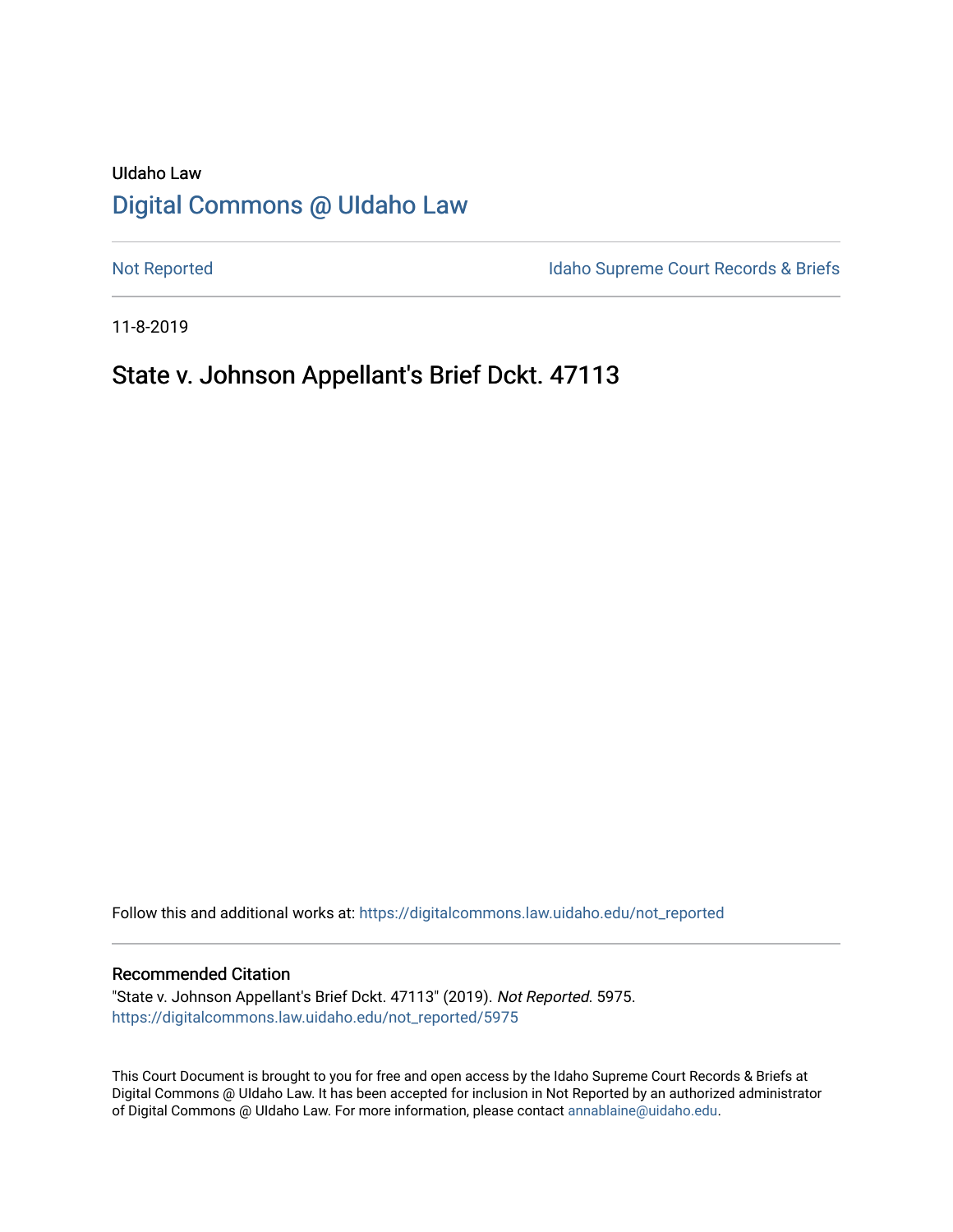Electronically Filed 11/8/2019 9:33 **AM**  Idaho Supreme Court Karel Lehrman, Clerk of the Court By: Brad Thies, Deputy Clerk

ERIC D. FREDERICKSEN State Appellate Public Defender I.S.B. #6555

JENNY C. SWINFORD Deputy State Appellate Public Defender I.S.B. #9263 322 E. Front Street, Suite 570 Boise, Idaho 83702 Phone: (208) 334-2712 Fax: (208) 334-2985 E-mail: documents@sapd.state.id. us

# IN THE SUPREME COURT OF THE STATE OF IDAHO

| STATE OF IDAHO,       |                             |
|-----------------------|-----------------------------|
| Plaintiff-Respondent, | NO. 47113-2019              |
|                       | ADA COUNTY NO. CR01-19-6696 |
| V.                    |                             |
| CHRISTIAN P. JOHNSON, | <b>APPELLANT'S BRIEF</b>    |
| Defendant-Appellant.  |                             |

## STATEMENT OF THE CASE

Nature of the Case

After Christian P. Johnson pied guilty to driving under the influence ("DUI"), the district court sentenced him to eight years, with three years fixed. Mr. Johnson moved for a reduction in his sentence pursuant to Idaho Criminal Rule 35 ("Rule 35"). The district court denied his motion. Mr. Johnson now appeals, and he argues the district court abused its discretion by imposing an excessive sentence and denying his Rule 35 motion.

# Statement of Facts and Course of Proceedings

In March 2019, the State charged Mr. Johnson by Information with a felony DUI and two misdemeanors for resisting an officer and driving without privileges. (Aug. R., pp.1-2.) Pursuant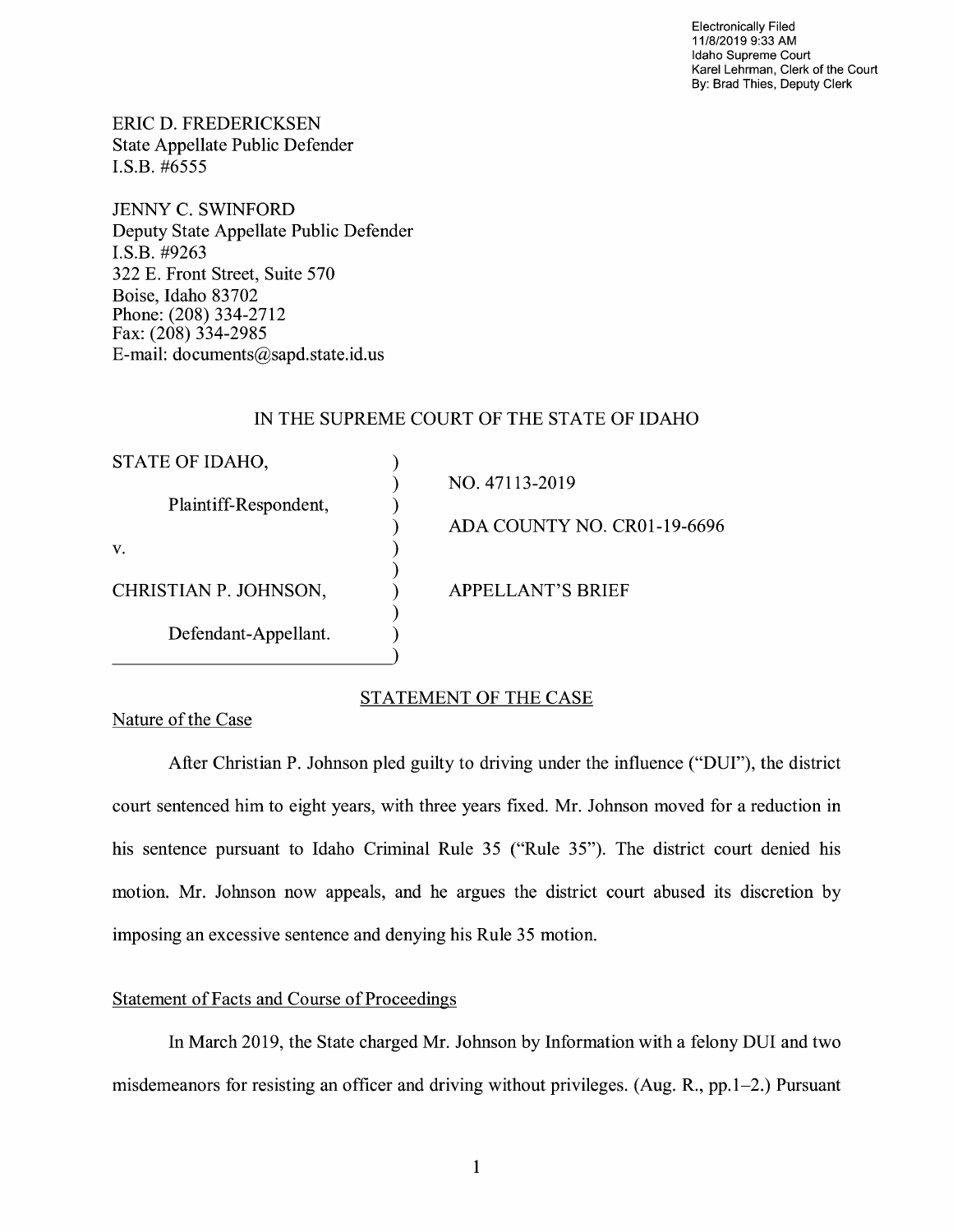to a plea agreement, Mr. Johnson pied guilty to the DUI, and the State agreed to dismiss the misdemeanors. (Tr. Vol. 1, 1 p.8, Ls.16-17, p.13, Ls.3-10; *see also* Tr. Vol. II, p.28, Ls.12-16.) The State also agreed to recommend the district court retain jurisdiction ("a rider") with an underlying sentence of eight years, with two years fixed. (Tr. Vol. I, p.8, Ls.17-18.)

At sentencing, the district court determined the State was no longer bound by its sentencing recommendation due to the discovery of the prior offenses in Mr. Johnson's criminal history. (Tr. Vol. II, p.5, L.11-p.6, L.4.) The State recommended a harsher sentence of ten years, with four years fixed, and did not recommend a rider. (Tr. Vol. II, p.6, Ls.19-23.) Mr. Johnson requested a rider with an underlying sentence of seven years, with two years fixed. (Tr. Vol. II, p.13, Ls.4-6, p.19, Ls.4-5.) The district court declined to retain jurisdiction and sentenced Mr. Johnson to eight years, with three years fixed. (Tr. Vol. II, p.26, L.20–p.27, L.2, p.27, Ls.11– 12.)

Mr. Johnson timely appealed from the district court's judgment of conviction. (R., pp.38- 41, 43--44.) A little over three months later, Mr. Johnson moved for a reduction in his sentence to a rider and included documents in support. (Aug. R., pp.3-23.) The district court denied his motion. (Aug. R., pp.24-25.)

## ISSUES

- I. Did the district court abuse its discretion when it imposed a unified sentence of eight years, with three years fixed, upon Mr. Johnson, after his DUI guilty plea?
- II. Did the district court abuse its discretion when it denied Mr. Johnson's Rule 35 motion?

<sup>&</sup>lt;sup>1</sup> The transcripts of the entry of plea and sentencing hearings are contained in one document, but each transcript contains its own pagination. They will be cited separately, with Volume I referencing the entry of plea hearing and Volume II referencing the sentencing hearing.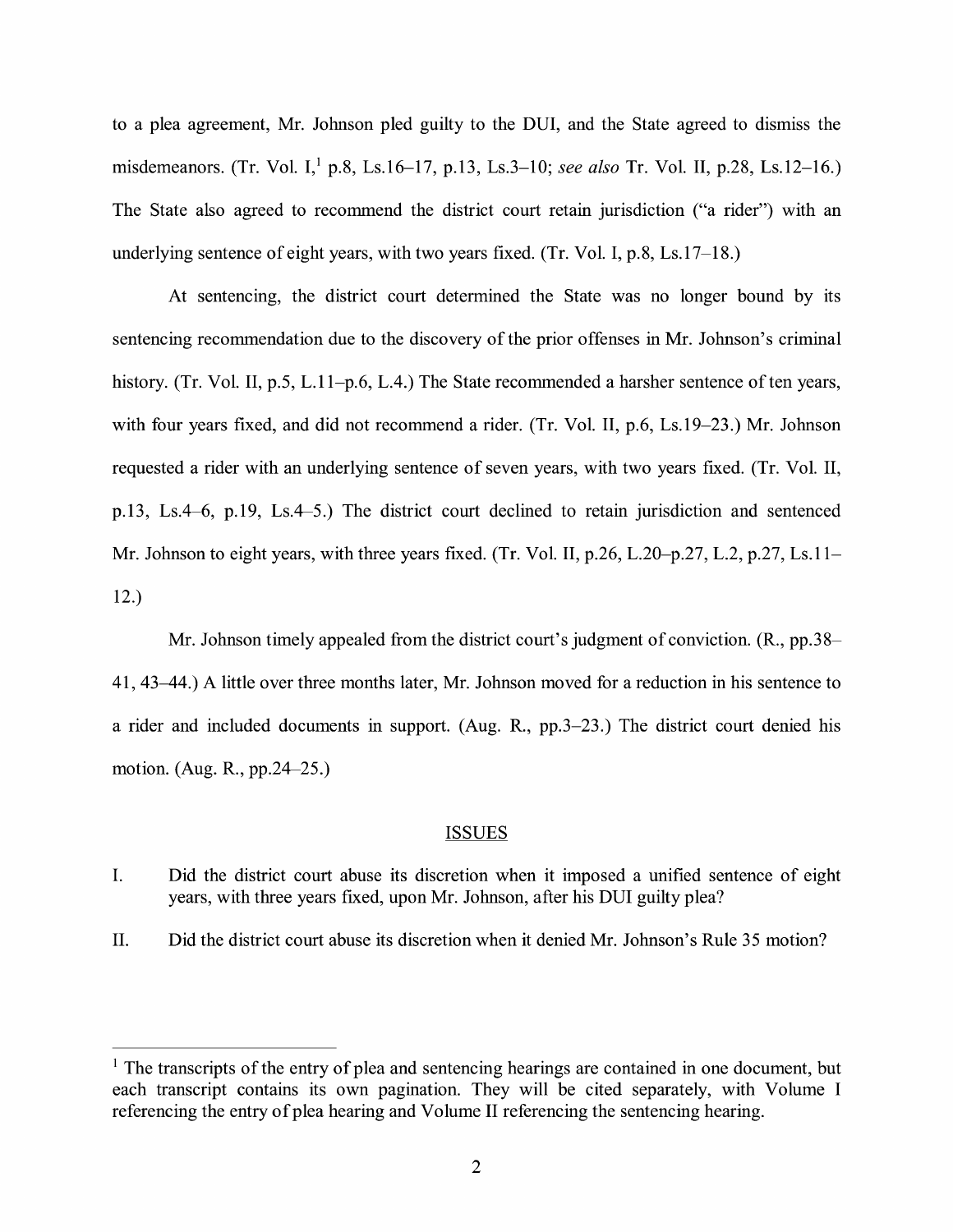#### ARGUMENT

I.

## The District Court Abused Its Discretion When It Imposed A Unified Sentence Of Eight Years, With Three Years Fixed, Upon Mr. Johnson, After His DUI Guilty Plea

"It is well-established that '[w]here a sentence is within statutory limits, an appellant has the burden of showing a clear abuse of discretion on the part of the court imposing the sentence."' *State v. Pierce,* 150 Idaho 1, 5 (2010) (quoting *State v. Jackson,* 130 Idaho 293, 294 (1997) (alteration in original)). Here, Mr. Johnson's sentence does not exceed the statutory maximum. *See* LC. § 18-8005(6) (ten-year maximum). Accordingly, to show that the sentence imposed was unreasonable, Mr. Johnson "must show that the sentence, in light of the governing criteria, is excessive under any reasonable view of the facts." *State v. Strand,* 137 Idaho 457, 460 (2002).

The district court's decision to retain jurisdiction is also reviewed for an abuse of discretion. *State v. Jones,* 141 Idaho 673, 677 (Ct. App. 2005). "The primary purpose of the retained jurisdiction program is to enable the trial court to obtain additional information regarding the defendant's rehabilitative potential and suitability for probation, and probation is the ultimate objective of a defendant who is on retained jurisdiction." *Id.* "There can be no abuse of discretion in a trial court's refusal to retain jurisdiction if the court already has sufficient information upon which to conclude that the defendant is not a suitable candidate for probation."

*Id.* 

"'Reasonableness' of a sentence implies that a term of confinement should be tailored to the purpose for which the sentence is imposed." *State v. Adamcik,* 152 Idaho 445, 483 (2012) (quoting *State v. Stevens,* 146 Idaho 139, 148 (2008)).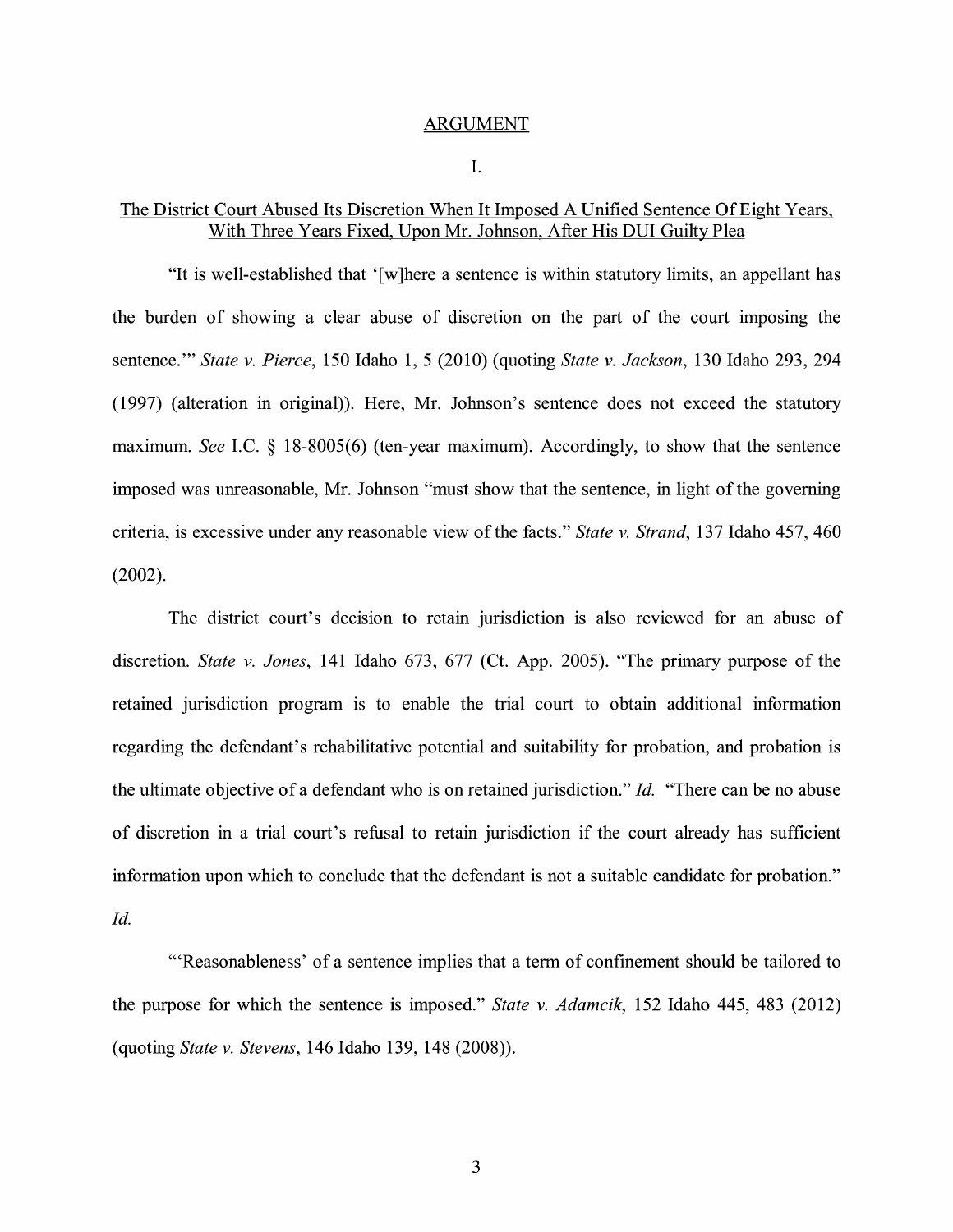In examining the reasonableness of a sentence, the Court conducts an independent review of the entire record available to the trial court at sentencing, focusing on the objectives of criminal punishment: (1) protection of society; (2) deterrence of the individual and the public;  $(3)$  possibility of rehabilitation; and  $(4)$  punishment or retribution for wrongdoing.

*Stevens,* 146 Idaho at 148. "A sentence is reasonable if it appears necessary to accomplish the primary objective of protecting society and to achieve any or all of the related goals of deterrence, rehabilitation, or retribution." *State v. Delling,* 152 Idaho 122, 132 (2011).

Here, Mr. Johnson asserts the district court did not exercise reason and thus abused its discretion by imposing an excessive sentence under any reasonable view of the facts. Specifically, he contends the district court should have sentenced him to a lesser term of imprisonment or retained jurisdiction in light of the mitigating factors, including his significant mental health issues, substance abuse issues, physical ailments, and amenability to treatment for his mental health and substance abuse issues.

Mr. Johnson's mental health issues support a more lenient sentence or a period of retained jurisdiction. Idaho Code § 19-2523 requrres the sentencing court to consider the defendant's mental health condition if it is a significant factor, and the record must show that the sentencing court adequately considered this factor when imposing a sentence. I.C. § 19-2523; *Delling*, 152 Idaho at 132–33. Here, Mr. Johnson was diagnosed with bipolar disorder and "some personality disorder issues." (Presentence Investigation Report ("PSI"),<sup>2</sup> pp.103, 105.) Mr. Johnson has struggled with mental health issues for quite some time. He reported that he was diagnosed with schizophrenia and depression. (PSI, pp.127, 146.) He was hospitalized in 2015 for "feeling really down" and in 2016 for a suicide attempt. (PSI, pp.99, 127, 201-02.) Most recently, Mr. Johnson was treated by the Terry Reilly Clinic for

<sup>&</sup>lt;sup>2</sup> Citations to the PSI refer to the 320-page electronic document, titled "Conf.Docss-Johnson.pdf," with the confidential exhibits.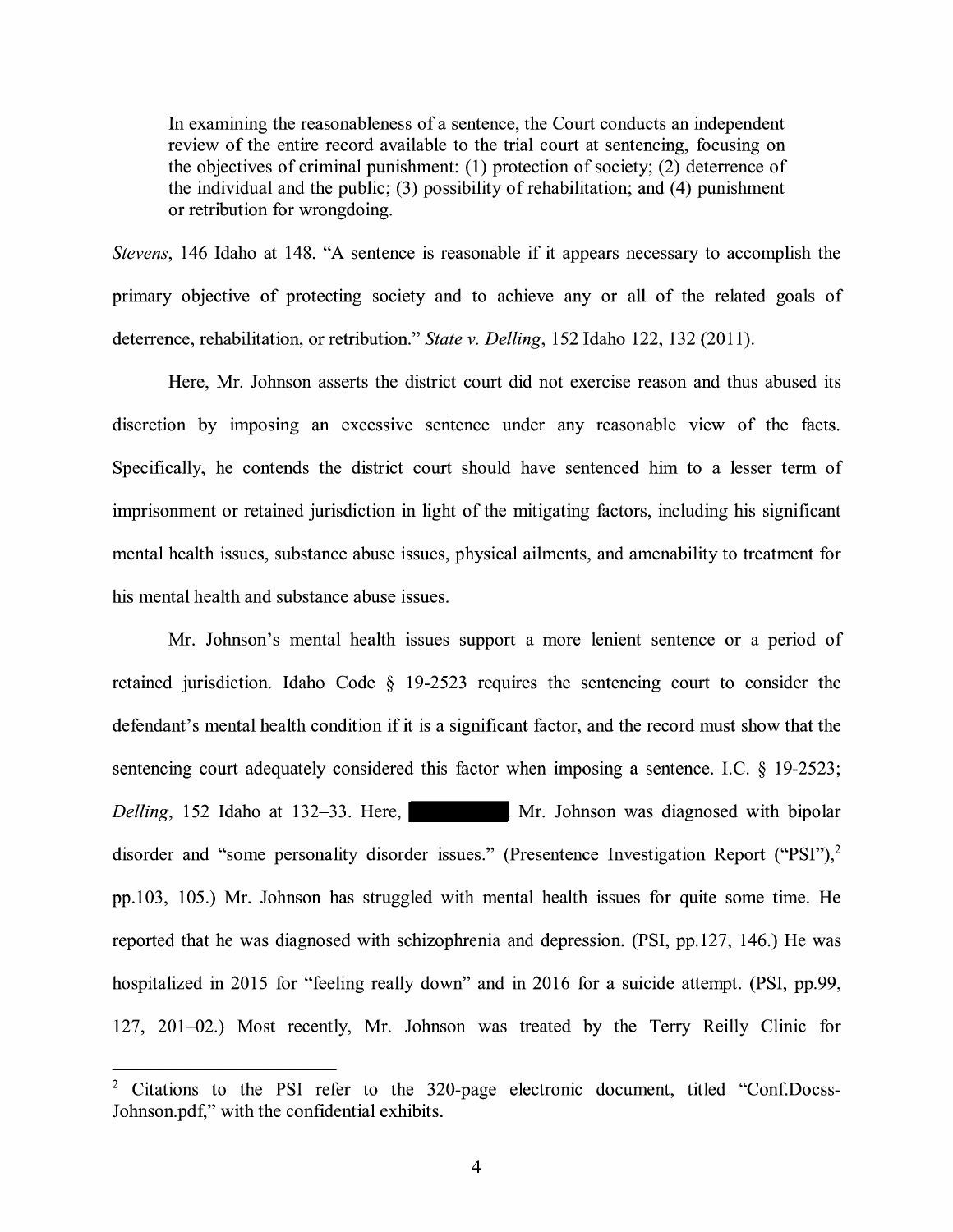schizophrenia. (PSI, pp.127, 147, 161, 203–30.) However, Mr. Johnson got into a car accident a few weeks before the instant offense and stopped getting treatment. (PSI, pp.110, 126–27; Tr. Vol. II, p.13, Ls.11–14.) After the accident, Mr. Johnson was in chronic pain. (Tr. Vol. II, p.13, L.17.) He also has degenerative disc disease. (PSI, pp.99, 100, 127.) He receives social security benefits, and he believed he was unable to work due to his mental and physical issues. (PSI, pp.99. 126.)

Unfortunately, instead of seeking professional treatment after the accident, Mr. Johnson turned to drugs and alcohol. Mr. Johnson's substance abuse and alcohol issues, the impact of his drug and alcohol abuse on his behavior, and his need for treatment are strong factors in mitigation. A sentencing court should give "proper consideration of the defendant's alcoholic problem, the part it played in causing [the] defendant to commit the crime and the suggested alternatives for treating the problem." *State v. Nice*, 103 Idaho 89, 91 (1982). The impact of substance abuse on the defendant's criminal conduct is "a proper consideration in mitigation of punishment upon sentencing." *State v. Osborn*, 102 Idaho 405, 414 n.5 (1981). Mr. Johnson started using drugs and alcohol at a very young age and has struggled with staying sober for most of his life. (PSI, p.128.) His longest period of sobriety was two years. (PSI, p.128.) After he got hurt in the accident, he started drinking alcohol "as a pain killer." (PSI, p.110.) He was diagnosed with a severe alcohol use disorder. (PSI, p.103.) Mr. Johnson was also using marijuana and methamphetamine. (PSI, p.128.) Mr. Johnson's substance abuse issues, and his co-occurring mental health issues, stand in favor of mitigation.

Despite his severe substance abuse disorder and significant mental health issues, Mr. Johnson was amenable to treatment and expressed a renewed commitment to his sobriety. Acceptance of responsibility, remorse, and regret are all factors in favor of mitigation. *State v.*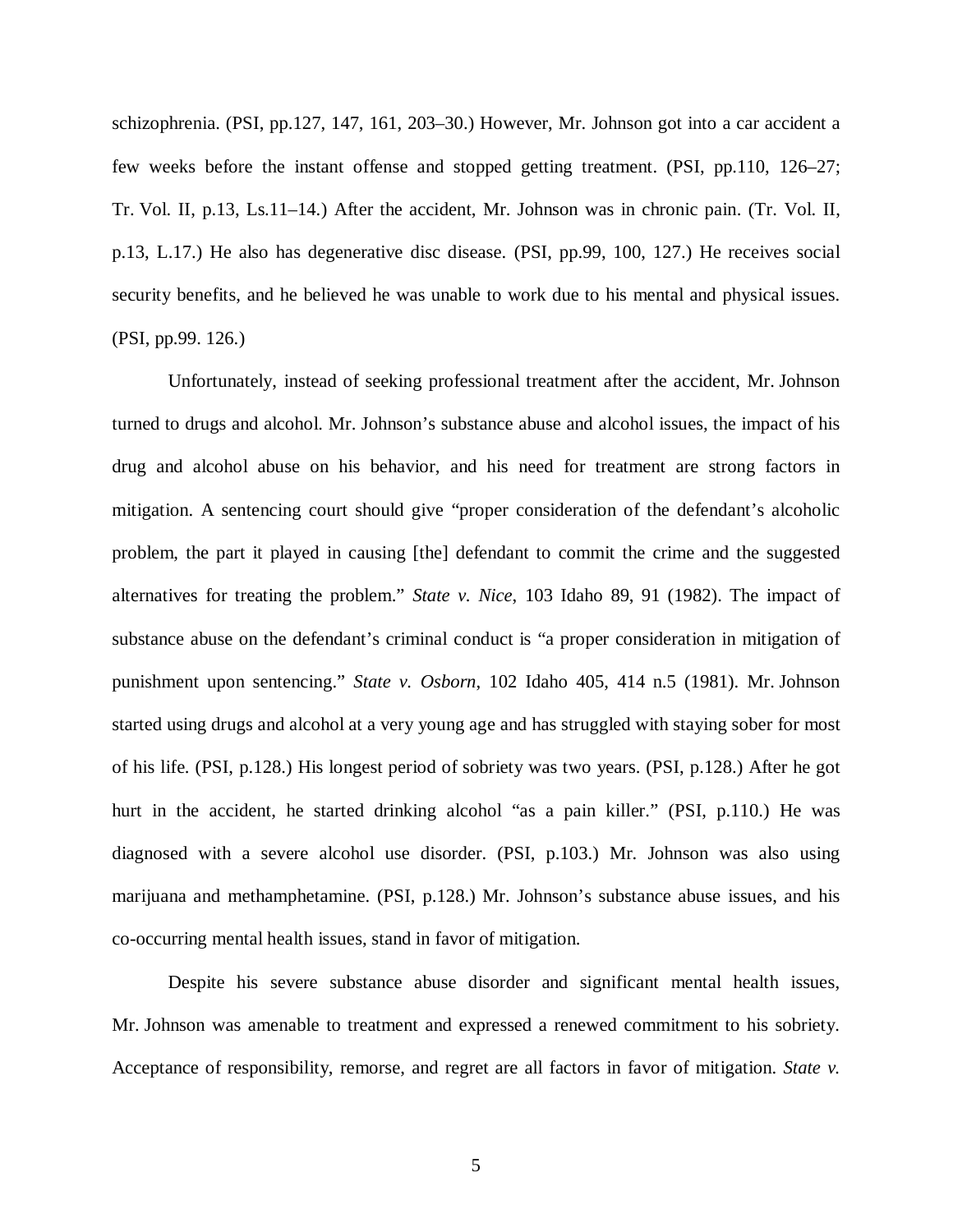*Shideler*, 103 Idaho 593, 595 (1982). Here, a licensed psychologist recommended psychiatric treatment. (PSI, p.106.) The psychologist also recommended a cognitive thinking program, which could have been provided during the rider. (PSI, p.106; Tr. Vol. I, p.15, Ls.16–19.) The rider program would have allowed Mr. Johnson's "a chance to stabilize and get treatment" for his mental health and substance abuse issues. (Tr. Vol. II, p.18, Ls.10–15.) Further, Mr. Johnson was amenable to treatment. (PSI, pp.129, 144.) In the PSI, he explained:

I was not getting daily accountability and raising the bar for myself to use all available time seeking recovery: doctors, meetings, peers, and I had climbed out of the pit but halted for immediate gratifications that are what kept me in addiction. To redeem such [r]eckless behavior will be that I never do it (drink drive) again. Pay my debts, do the work, see self-respect return, contribute back to the recovery community, and hope always to remember the pain and grief that this can never happen again. Please have mercy on me to allow me to return home as soon as able.

(PSI, p.130.) Mr. Johnson recognized that he lost everything that he cared about because of alcohol, and he knew that he needed to stop using drugs and alcohol. (PSI, pp.128, 129.) To help with his alcohol addiction, he was willing to take Antabuse. (PSI, p.128.) He was ashamed of his actions in the instant offense. (PSI, p.110.) Similarly, Mr. Johnson stated at sentencing:

About the putting people at risk when I've gotten behind the wheel and operated a vehicle, I completely know that that is unacceptable. Because people could get hurt, and it would . . . fracture my living ability. And I don't want to ever do that again.

I am so upset because it all dawned on me now. Up through the last -- the last 20 years just went by. I've just now come into what I am to do with living and being responsible.

(Tr. Vol. II, p.19, Ls.11–20.) Mr. Johnson stated that he didn't want to be "that guy" drinking alcohol and being "stupid." (Tr. Vol. II, p.20, Ls.1–10, p.23, Ls.2–3.) Mr. Johnson's acceptance of responsibility, remorse, and amenability to treatment also support a lesser sentence or a period of retained jurisdiction.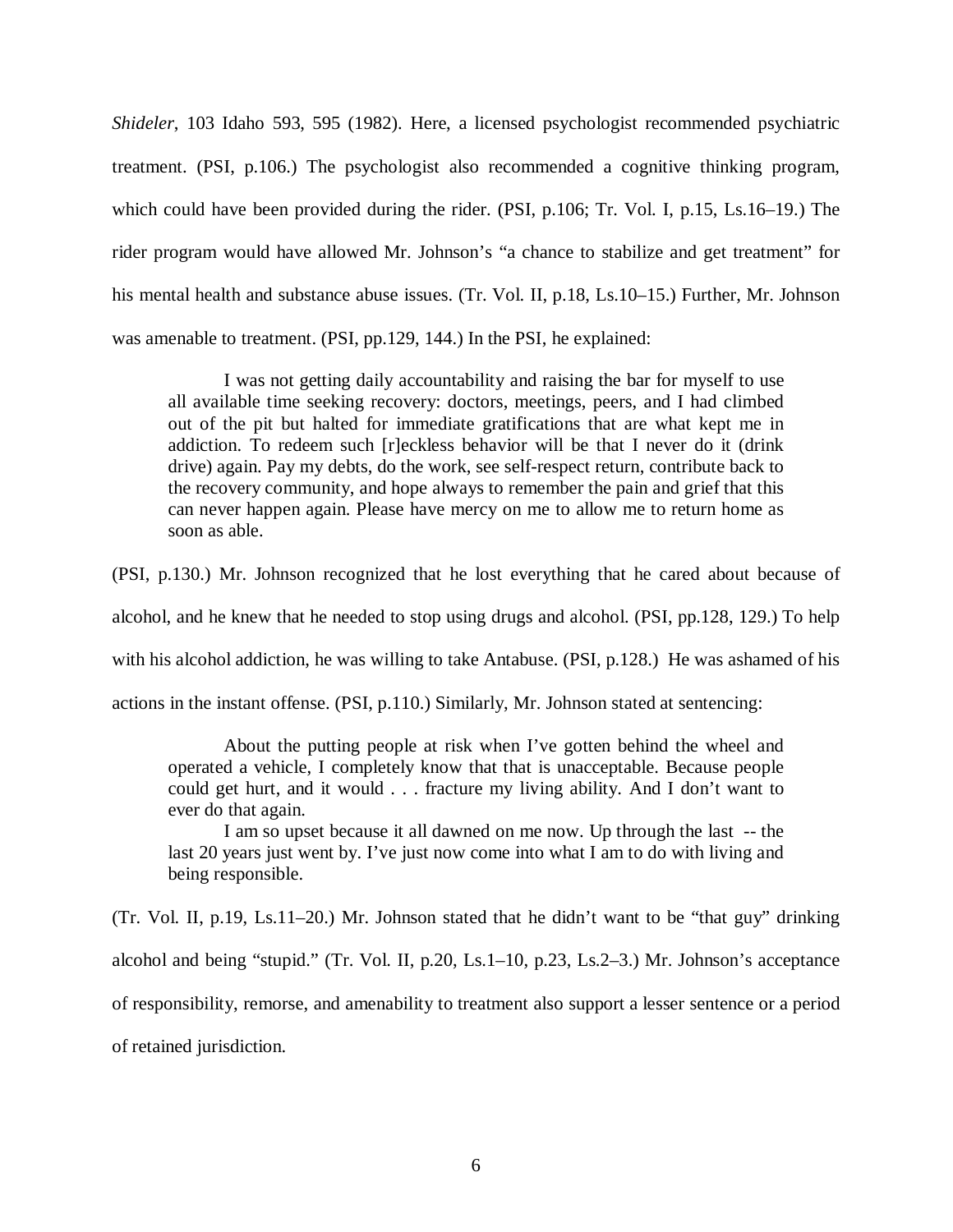In summary, Mr. Johnson asserts the district court did not exercise reason and therefore abused its discretion by imposing an excessive sentence. Proper consideration of the mitigating factors supported a more lenient sentence or a period of retained jurisdiction.

II.

#### The District Court Abused Its Discretion When It Denied Mr. Johnson's Rule 35 Motion

"A Rule 35 motion for reduction of sentence is essentially a plea for leniency, addressed to the sound discretion of the court." *State v. Carter,* 157 Idaho 900, 903 (Ct. App. 2014). In reviewing the grant or denial of a Rule 35 motion, the Court must "consider the entire record and apply the same criteria used for determining the reasonableness of the original sentence." *Id.* The Court "conduct[s] an independent review of the record, having regard for the nature of the offense, the character of the offender and the protection of the public interest." *State v. Burdett,*  134 Idaho 271, 276 (Ct. App. 2000). "Where an appeal is taken from an order refusing to reduce a sentence under Rule 35," the Court's scope of review "includes all information submitted at the original sentencing hearing and at the subsequent hearing held on the motion to reduce." *State v. Araiza,* 109 Idaho 188, 189 (Ct. App. 1985). "When presenting a Rule 35 motion, the defendant must show that the sentence is excessive in light of new or additional information subsequently provided to the district court in support of the Rule 35 motion." *State v. Huffman*, 144 Idaho 201, 203 (2007).

Here, Mr. Johnson provided new and additional information to justify a reduction in his sentence. First, Mr. Johnson wrote numerous letters to the district court promising never to drink alcohol again. *(See* R., pp.48-72; Aug. R., pp.16-17.) Second, in his Rule 35 motion, Mr. Johnson explained that he could get immediate programming if placed on a rider. (Aug. R., p.4.) Due to the length of his sentence, he was currently not getting any structured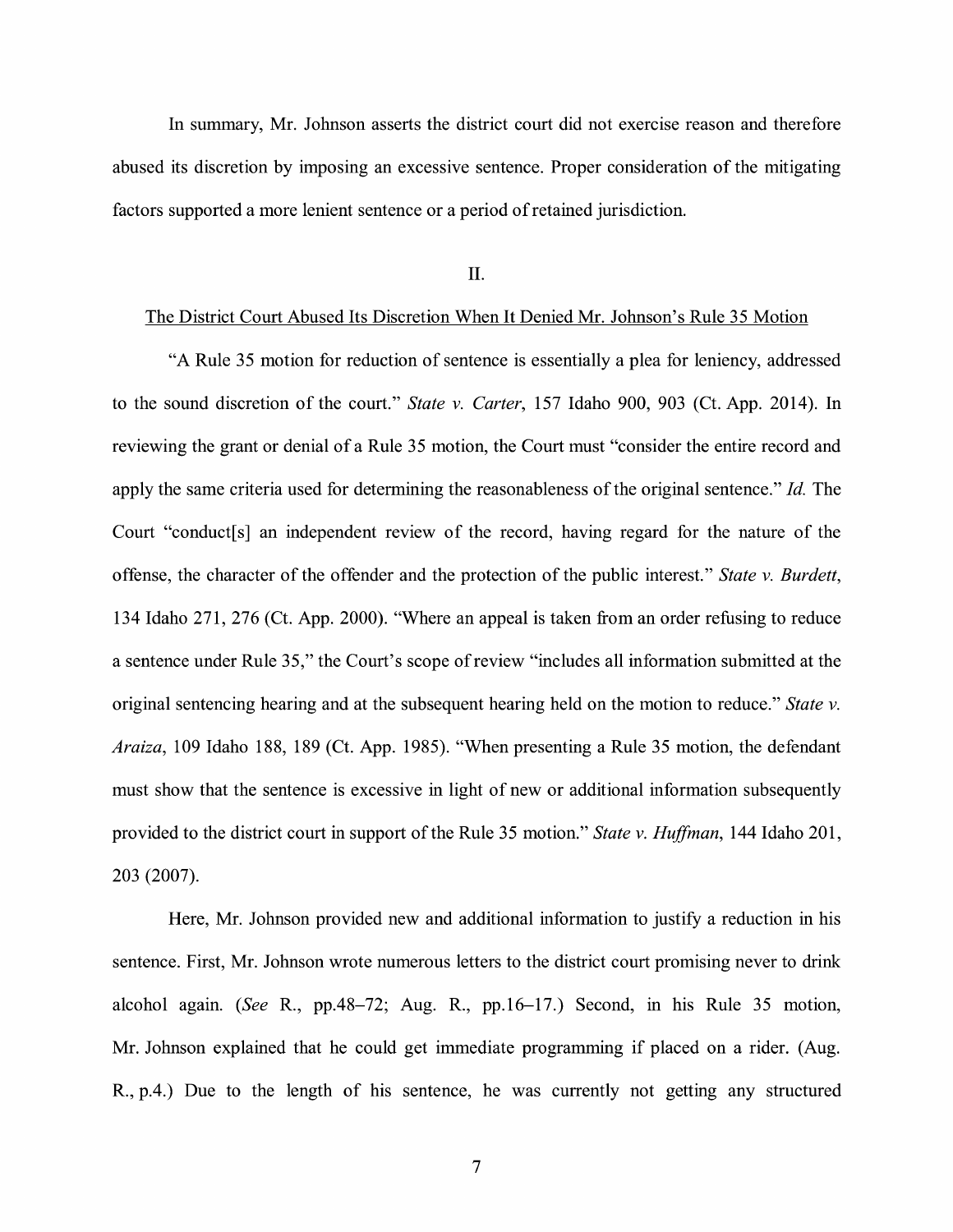programming. (Aug. R., p.5.) He would not be able to begin programming until early 2021. (Aug. R., pp.20, 23.) Third, Mr. Johnson included two letters of support. His mother wrote a letter that expressed her hope for her son to get treatment. (Aug. R., pp.8–9.) Although Mr. Johnson's mother did not want to "minimize" her son's issues, she believed that he should be given "one more chance to face his issues and follow through on necessary treatment." (Aug. R., pp.8–9.) She wrote that his family would be supportive after his release. (Aug. R., p.8.) Mr. Johnson's aunt, who was a drug and alcohol counselor, wrote that she had seen his mental health deteriorate, and she hoped that he could be sent on a rider to get mental health and substance abuse treatment. (Aug. R., p.10.) Finally, Mr. Johnson wrote a letter to the district court that explained his plan to succeed in the community. (Aug. R., pp.11–13.) He planned to: (1) coordinate with Health and Welfare, Access Behavioral Health, and Terry Reilly for service and medication; (2) obtain employment; (3) attend 12 step meetings and work with a sponsor; (4) comply with any terms of probation; (5) volunteer and donate clothes; and (6) quit smoking. (Aug. R., p.12.) Mr. Johnson also stated his current medication helped him maintain his sobriety and see clearly. (Aug. R., pp.11, 13.)

Mr. Johnson asserts this new and additional information of his family support, medication stabilization, and plan to succeed on probation support a reduction in his sentence to a rider. He submits the district court did not exercise reason and therefore abused its discretion by denying his Rule 35 motion.